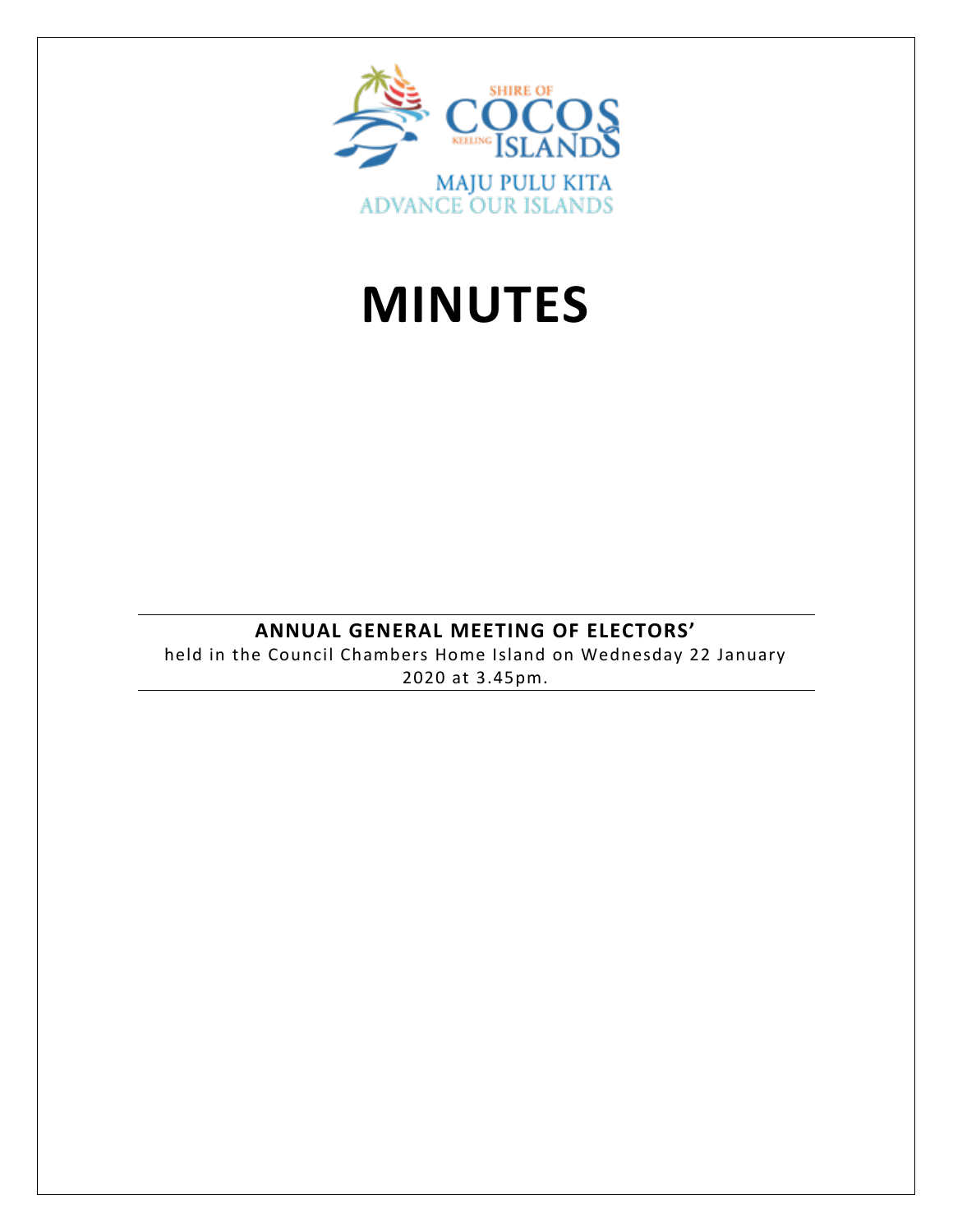

#### **TABLE OF CONTENTS**

| <b>ITEM</b>    | <b>SUBJECT</b>                                                                                                                                     |
|----------------|----------------------------------------------------------------------------------------------------------------------------------------------------|
| 1              | OPENING/ANNOUNCEMENTS BY THE SHIRE PRESIDENT                                                                                                       |
| $\overline{2}$ | RECORD OF ATTENDANCE / APOLOGIES / LEAVE OF ABSENCE                                                                                                |
| 3              | <b>CONFIRMATION OF MINUTES</b>                                                                                                                     |
| 4              | RECEIVAL AND ADOPTION OF THE SHIRE OF COCOS (KEELING)<br><b>ISLANDS 2018/2019 ANNUAL REPORTS CONSISTING OF THE</b><br><b>FOLLOWING FOUR PARTS:</b> |
|                | 2018/2019 Annual Financial Statements;                                                                                                             |
|                | Auditors Report;                                                                                                                                   |
|                | President's Report; and                                                                                                                            |
|                | CEO's Report                                                                                                                                       |
| 5              | <b>QUESTIONS FOR WHICH PRIOR NOTICE HAS BEEN GIVEN</b>                                                                                             |
| 6              | <b>GENERAL BUSINESS</b>                                                                                                                            |
| 7              | <b>CLOSURE</b>                                                                                                                                     |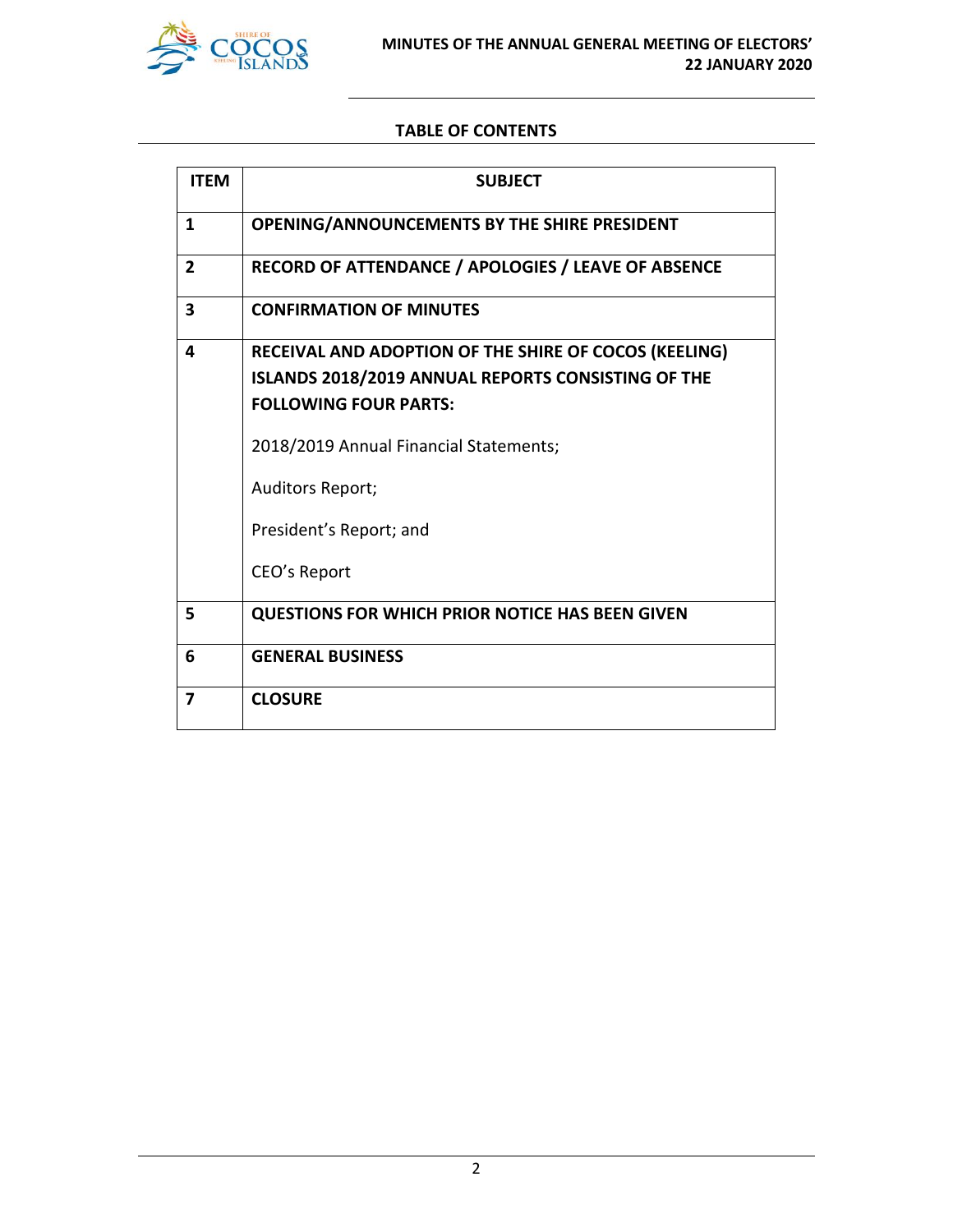

In accordance with Section 5.27 of the Local Government Act 1995 and the Local Government (Administration) Regulations 1996, the Order of Business will be as follows:-

# **1. OPENING/ANNOUNCEMENTS BY THE SHIRE PRESIDENT**

The President extended a welcome to all attending and declared the meeting open at 3.55pm.

# **2. RECORD OF ATTENDANCE / APOLOGIES / LEAVE OF ABSENCE**

- **President** Cr A Minkom
- **Deputy President** Cr S Iku
- **Councillors** Cr M Hamiril Cr T Lacy Cr J Ibram
- **Staff** A Selvey, Chief Executive Officer J Soderlund, Deputy Chief Executive Officer Ian Evans, Manager Works and Services I Macrae, Governance and Risk Coordinator

**Public:** Nil

**APOLOGIES:** Cr N Anthoney

**APPROVED LEAVE OF ABSENCE:** Cr S Charlston

# **3. CONFIRMATION OF MINUTES**

**ELECTORS RESOLUTION** 

**MOVED CR IKU SECONDED CR IBRAM**

**THAT THE MINUTES OF THE ANNUAL GENERAL MEETING OF ELECTORS HELD ON 27 FEBRUARY 2019, BE CONFIRMED AS A TRUE AND CORRECT RECORD OF THE MEETING PROCEEDINGS.**

**THE MOTION WAS PUT AND DECLARED CARRIED (5/0)**

**FOR:** HAMIRIL, IBRAM, IKU, LACY, MINKOM **AGAINST:** NIL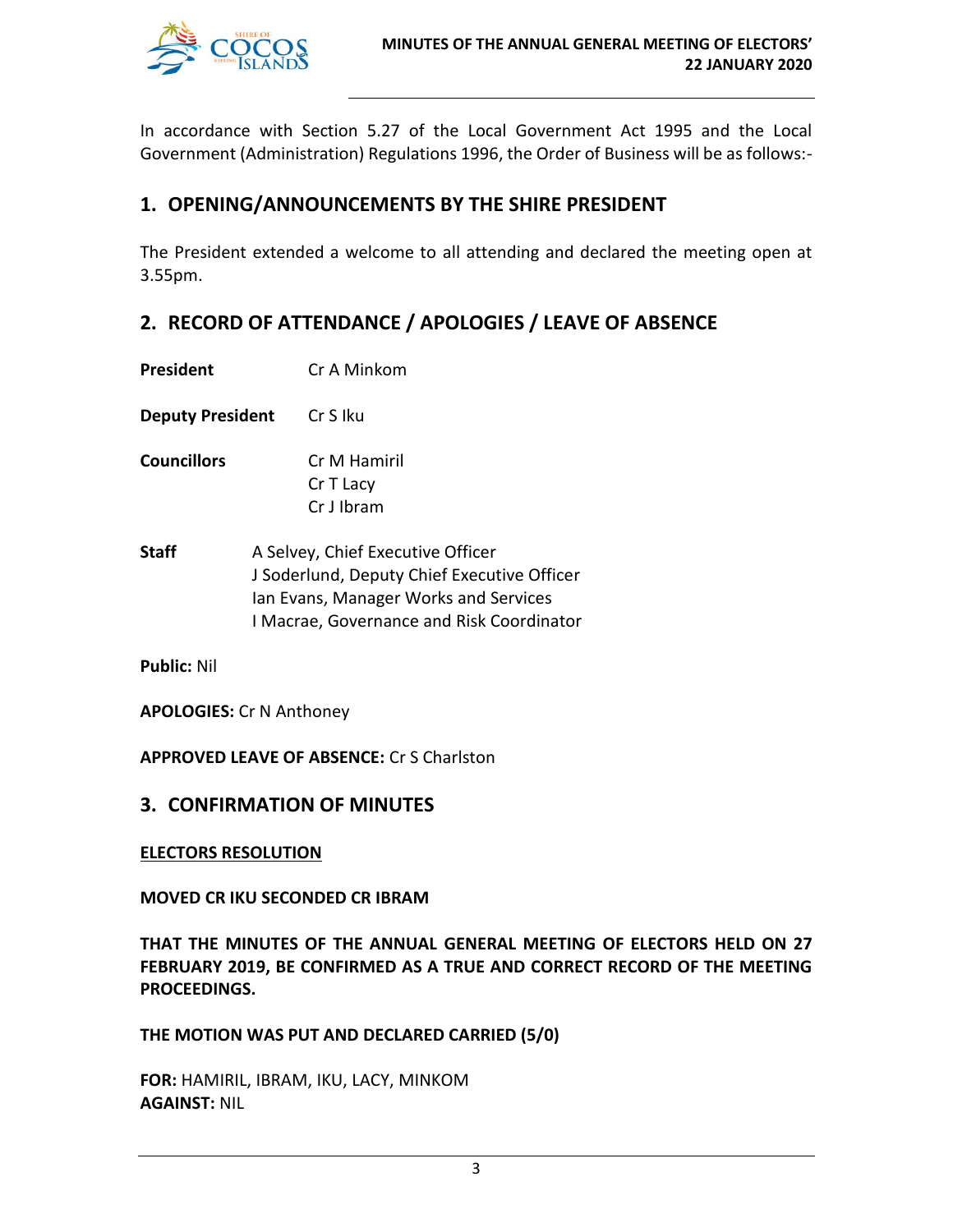

#### **OFFICER'S RECOMMENDATION TO ELECTORS**

THAT THE MINUTES OF THE ANNUAL GENERAL MEETING OF ELECTORS HELD ON 27 FEBRUARY 2019, BE CONFIRMED AS A TRUE AND CORRECT RECORD OF THE MEETING PROCEEDINGS.

#### **ELECTORS RESOLUTION**

#### **MOVED CR HAMIRIL SECONDED CR LACY**

- **4. THAT THE SHIRE OF COCOS (KEELING) ISLANDS 2018-2019 ANNUAL REPORTS CONSISTING OF THE FOLLOWING FOUR PARTS BE RECEIVED.** 
	- **2018/2019 ANNUAL FINANCIAL STATEMENTS;**
	- **AUDITORS REPORT;**
	- **PRESIDENT'S REPORT; AND**
	- **CEO'S REPORT.**

#### **THE MOTION WAS PUT AND DECLARED CARRIED (5/0)**

**FOR:** HAMIRIL, IBRAM, IKU, LACY, MINKOM **AGAINST:** NIL

#### **OFFICER'S RECOMMENDATION TO ELECTORS**

RECEIVAL AND ADOPTION OF THE SHIRE OF COCOS (KEELING) ISLANDS 2018-2019 ANNUAL REPORTS CONSISTING OF THE FOLLOWING FOUR PARTS:

- 2018/2019 ANNUAL FINANCIAL STATEMENTS;
- AUDITORS REPORT;
- PRESIDENT'S REPORT; AND
- CEO'S REPORT.

## **5. QUESTIONS FOR WHICH PRIOR NOTICE HAS BEEN GIVEN**

Nil

# **6. GENERAL BUSINESS**

Nil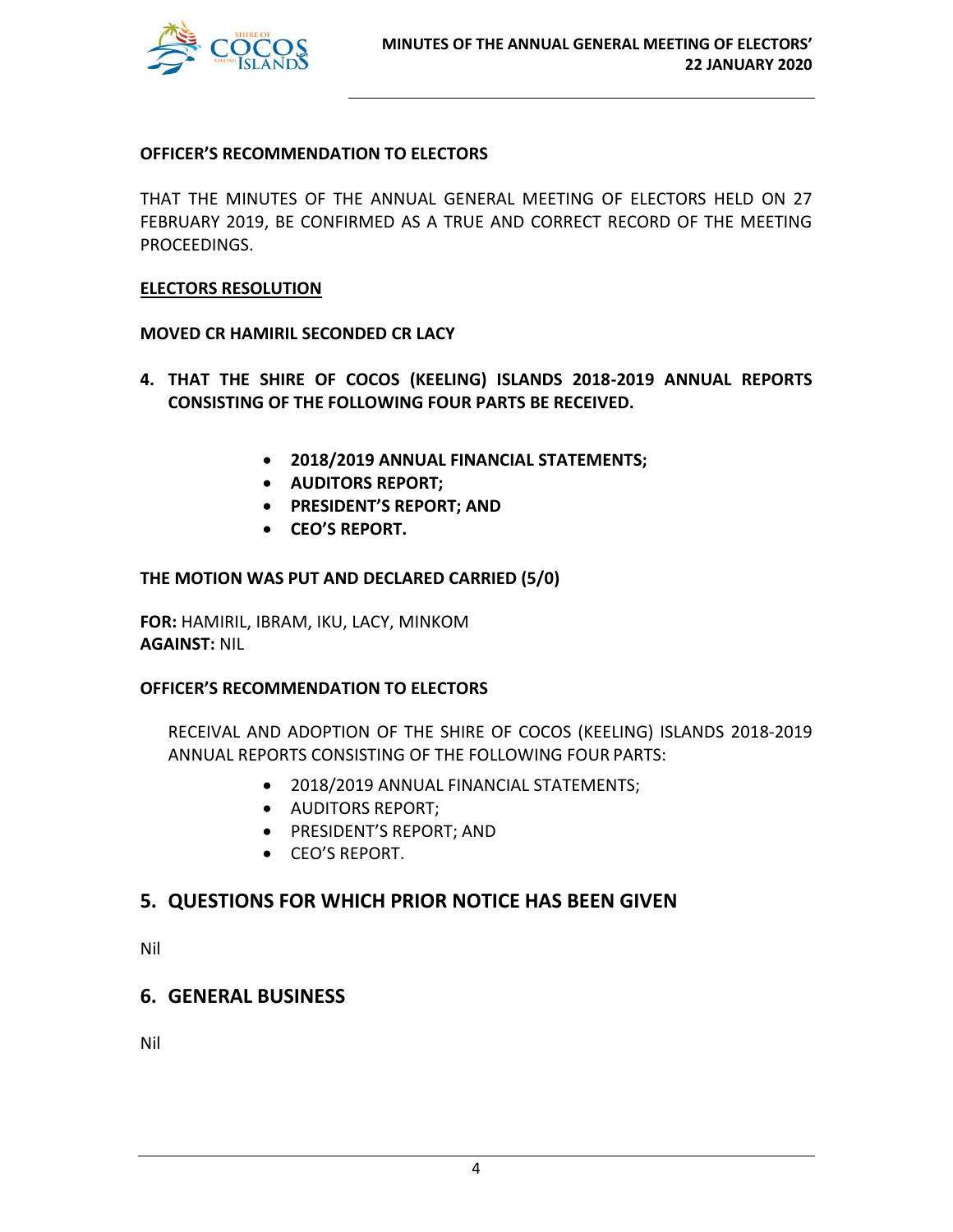

# **7. CLOSURE**

The President declared the meeting closed at 4.00pm. These minutes were confirmed at a meeting on…………………………………… SIGNED this day of 2020 as a true record of proceedings.

PRESIDING MEMBER

\_\_\_\_\_\_\_\_\_\_\_\_\_\_\_\_\_\_\_\_\_\_\_